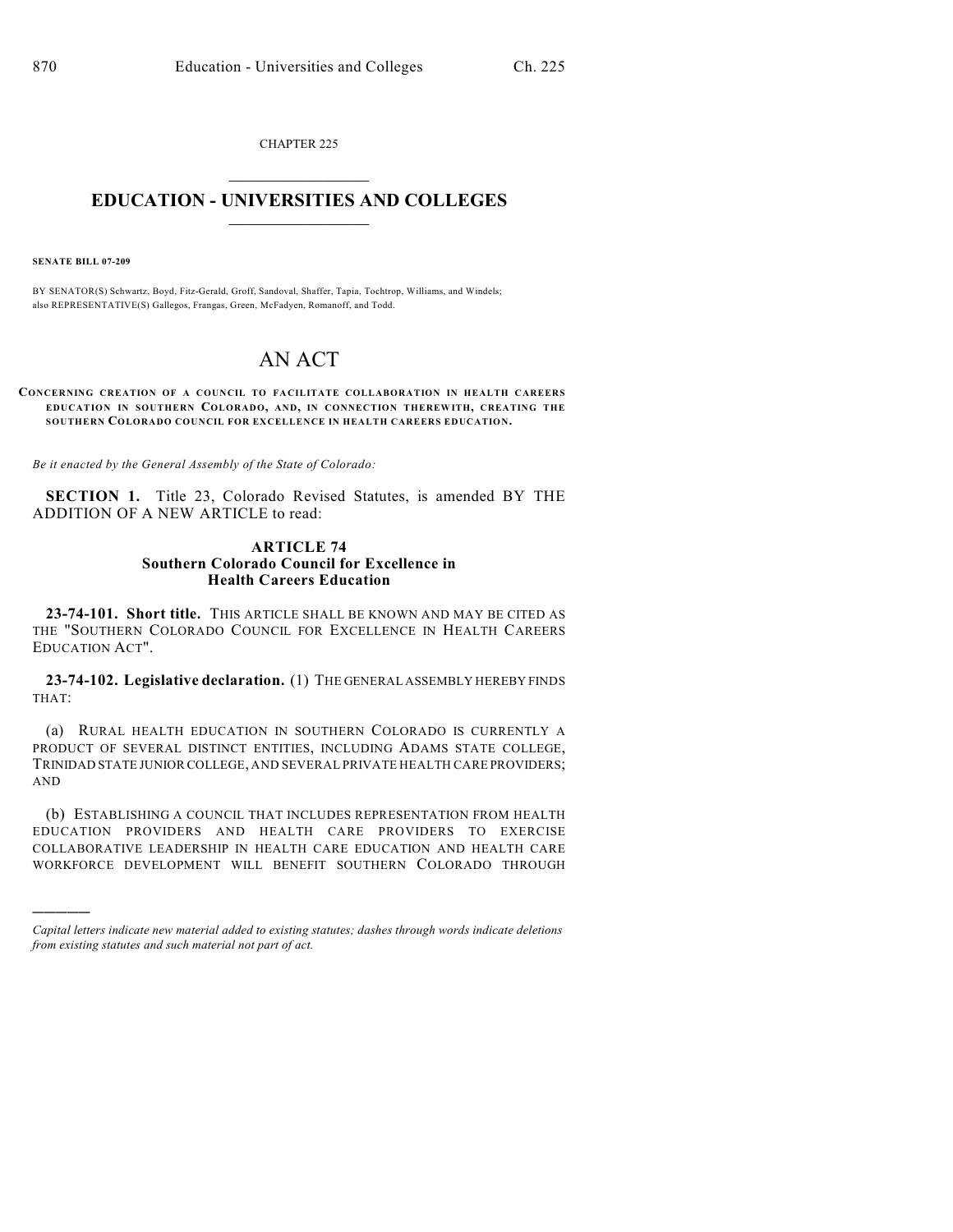INCREASED AVAILABILITY OFENHANCED AND EXPANDED HEALTH CARE PROGRAMS, IMPROVED FINANCIAL VIABILITY OF EXISTING HEALTH CARE PROGRAMS, AND INCREASED OPPORTUNITIES FOR PERSONS WHO RESIDE IN THE REGION AND ARE INTERESTED IN ENTERING HEALTH CARE CAREERS.

(2) THE GENERAL ASSEMBLY THEREFORE DECLARES THAT IT IS IN THE BEST INTERESTS OF THE PEOPLE OF THE STATE OF COLORADO TO CREATE A COUNCIL FOR EXCELLENCE IN HEALTH CAREERS EDUCATION IN SOUTHERN COLORADO TO COLLABORATE IN CREATING EXCELLENCE IN HEALTH-RELATED EDUCATIONAL AND CAREER OPPORTUNITIES AND IN THE PROVISION OF HEALTH CARE FOR THE BENEFIT OF STUDENTS, RESIDENTS, AND PROFESSIONALS IN SOUTHERN COLORADO.

**23-74-103. Definitions.** AS USED IN THIS ARTICLE, UNLESS THE CONTEXT OTHERWISE REQUIRES:

(1) "COUNCIL" MEANS THE SOUTHERN COLORADO COUNCIL FOR EXCELLENCE IN HEALTH CAREERS EDUCATION CREATED IN SECTION 23-74-104.

(2) "HEALTH EDUCATION PROGRAM" MEANS A VOCATIONAL OR POSTSECONDARY PROGRAM THAT FOCUSES ON AN ASPECT OF PROVIDING HEALTH CARE, INCLUDING BUT NOT LIMITED TO NURSING, HEALTH CARE ADMINISTRATION, DENTAL PROFESSIONALS, AND MEDICAL PROFESSIONALS.

(3) "SOUTHERN COLORADO" MEANS THE AREA COMPRISED OF ALAMOSA, CONEJOS, COSTILLA, MINERAL, RIO GRANDE, AND SAGUACHE COUNTIES.

**23-74-104. Council for excellence in health careers education - creation membership.** (1) THERE IS HEREBY CREATED THE SOUTHERN COLORADO COUNCIL FOR EXCELLENCE IN HEALTH CAREERS EDUCATION TO BRING TOGETHER PUBLIC EDUCATIONAL INSTITUTIONS AND HEALTH CARE PROVIDERS TO COLLABORATE AND PROVIDE LEADERSHIP IN BUILDING EXCELLENCE IN HEALTH CARE FOR SOUTHERN COLORADO.

(2) THE COUNCIL SHALL CONSIST OF NO MORE THAN FIFTEEN MEMBERS AS FOLLOWS:

(a) THE STATE SENATOR REPRESENTING SENATE DISTRICT FIVE;

(b) THE STATE REPRESENTATIVE REPRESENTING HOUSE DISTRICT SIXTY-TWO;

(c) TWO REPRESENTATIVES FROM ADAMS STATE COLLEGE, WHO SHALL BE APPOINTED INITIALLY BY THE PRESIDENT OF THE COLLEGE;

(d) TWO REPRESENTATIVES FROM TRINIDAD STATE JUNIOR COLLEGE, WHO SHALL BE APPOINTED INITIALLY BY THE PRESIDENT OF THE COLLEGE;

(e) THE FOLLOWING MEMBERS INITIALLY APPOINTED JOINTLY BY THE SENATOR AND REPRESENTATIVE SERVING ON THE COUNCIL:

(I) ONE REPRESENTATIVE FROM THE SAN LUIS VALLEY AREA HEALTH EDUCATION CENTER LOCATED IN SOUTHERN COLORADO;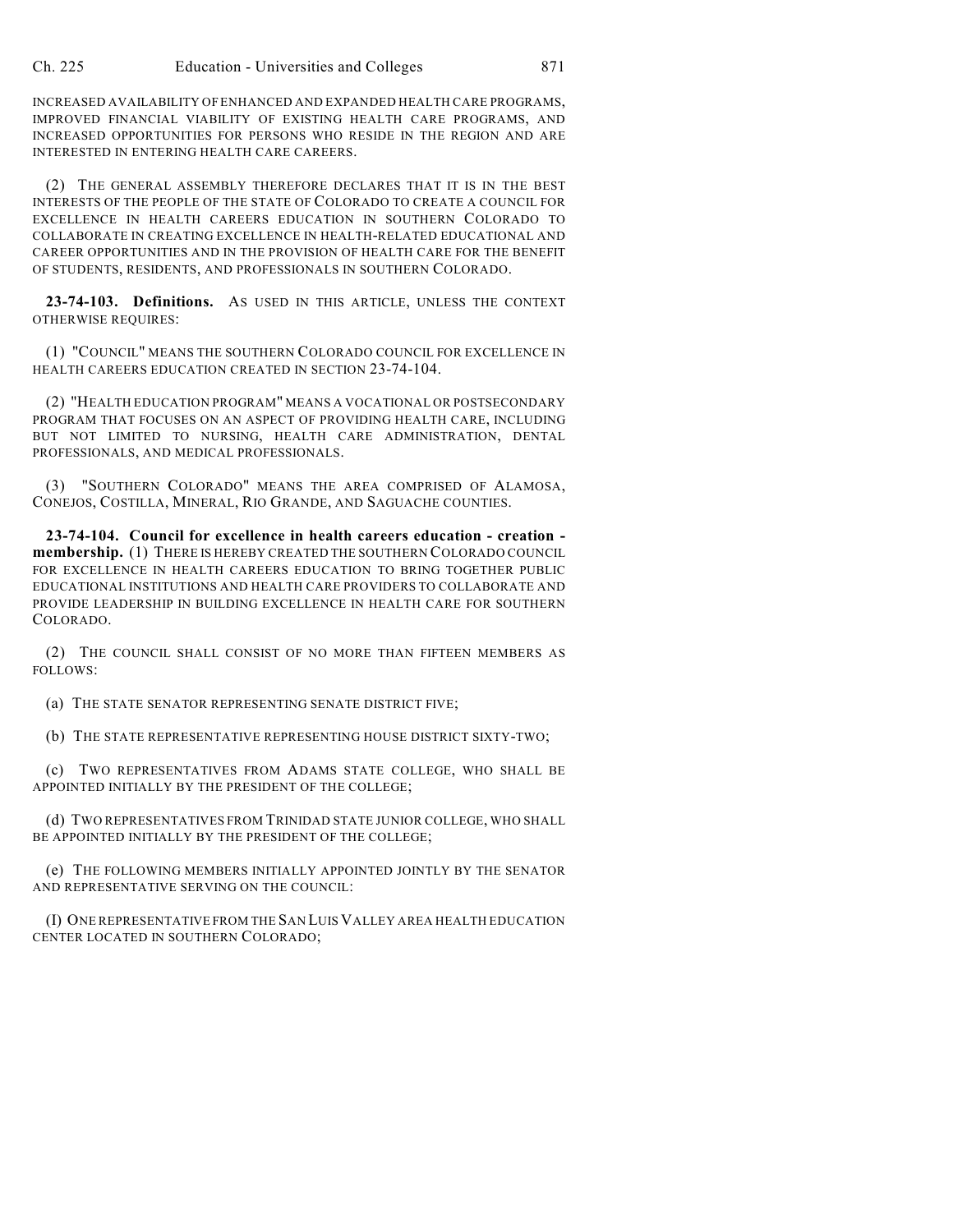(II) TWO REPRESENTATIVES FROM SCHOOL DISTRICTS LOCATED IN SOUTHERN COLORADO; AND

(III) NO MORE THAN SIX REPRESENTATIVES FROM DIFFERENT HEALTH CARE PROVIDERS IN SOUTHERN COLORADO.

(3) COUNCIL MEMBERS SHALL SERVE FOR THE DURATION OF THE COUNCIL; HOWEVER, IF A VACANCY IN A COUNCIL POSITION OCCURS, IT SHALL BE FILLED BY A VOTE OF THE COUNCIL, SO LONG AS THE INITIAL REPRESENTATION IS MAINTAINED.

(4) ON OR AFTER JULY 1, 2007, BUT NO LATER THAN AUGUST 1, 2007, THE COUNCIL SHALL MEET AT LEAST ONCE. THE COUNCIL SHALL MEET QUARTERLY THEREAFTER, OR AS FREQUENTLY AS THE COUNCIL DEEMS NECESSARY TO ACCOMPLISH ITS PURPOSES. ON OR BEFORE AUGUST 1, 2007, AND ON OR BEFORE AUGUST 1 EACH YEAR THEREAFTER, THE COUNCIL SHALL SELECT A CHAIRPERSON AND A VICE-CHAIRPERSON FROM AMONG ITS MEMBERS.

(5) NOTWITHSTANDING SECTION 2-2-307, C.R.S., THE COUNCIL MEMBERS SHALL SERVE WITHOUT COMPENSATION AND WITHOUT REIMBURSEMENT FOR EXPENSES. THE COUNCIL MAY REQUEST STAFF ASSISTANCE FROM ADAMS STATE COLLEGE AND FROM TRINIDAD STATE JUNIOR COLLEGE IN MEETING ITS PURPOSES.

**23-74-105. Council for excellence in health careers education - duties - task forces.** (1) THE COUNCIL SHALL HAVE THE FOLLOWING PURPOSES:

(a) TO IDENTIFY, RECOMMEND, AND ASSIST IN DEVELOPING NEW HEALTH EDUCATION PROGRAMS TO BE OFFERED BY THE PUBLIC EDUCATIONAL INSTITUTIONS IN SOUTHERN COLORADO;

(b) TO COLLABORATE ON STRATEGIES FOR INCREASING THE NUMBER OF PERSONS WHO ENROLL IN HEALTH EDUCATION PROGRAMS IN THE PUBLIC EDUCATIONAL INSTITUTIONS IN SOUTHERN COLORADO;

(c) TO INCREASE THE COLLABORATION AMONG THE PUBLIC EDUCATIONAL INSTITUTIONS AND HEALTH CARE EMPLOYERS IN SOUTHERN COLORADO IN ORDER TO ENRICH THE COURSE WORK AVAILABLE IN HEALTH EDUCATION PROGRAMS BY DEVELOPING INTERNSHIP OPPORTUNITIES AND DEVELOPING OTHER COURSE WORK THAT INCLUDES HANDS-ON EXPERIENCE WITH HEALTH CARE PROVIDERS;

(d) TO EXPLORE OPPORTUNITIES FOR DEVELOPING SHARED FACILITIES, INCLUDING CLASSROOMS, CLINICAL LABORATORIES, LECTURE HALLS, COMPUTER TRAINING ROOMS, AND OTHER EDUCATIONAL FACILITIES;

(e) TO EXPLORE OPPORTUNITIES FOR PUBLIC-PRIVATE PARTNERSHIPS FOR THE CREATION OF NEW FUNDING SOURCES AND OPPORTUNITIES AND TO MAKE THE MOST EFFECTIVE USE OF SCARCE RESOURCES TO CREATE OUTSTANDING PROGRAMS AND FACILITIES FOR STUDENTS IN HEALTH EDUCATION PROGRAMS;

(f) TO DEVELOP PROGRAMS THAT FACILITATE STUDENTS' TRANSITION FROM SCHOOL TO WORK IN HEALTH CARE CAREERS AND ENABLE STUDENTS WHO GRADUATE FROM HEALTH EDUCATION PROGRAMS TO FIND REWARDING EMPLOYMENT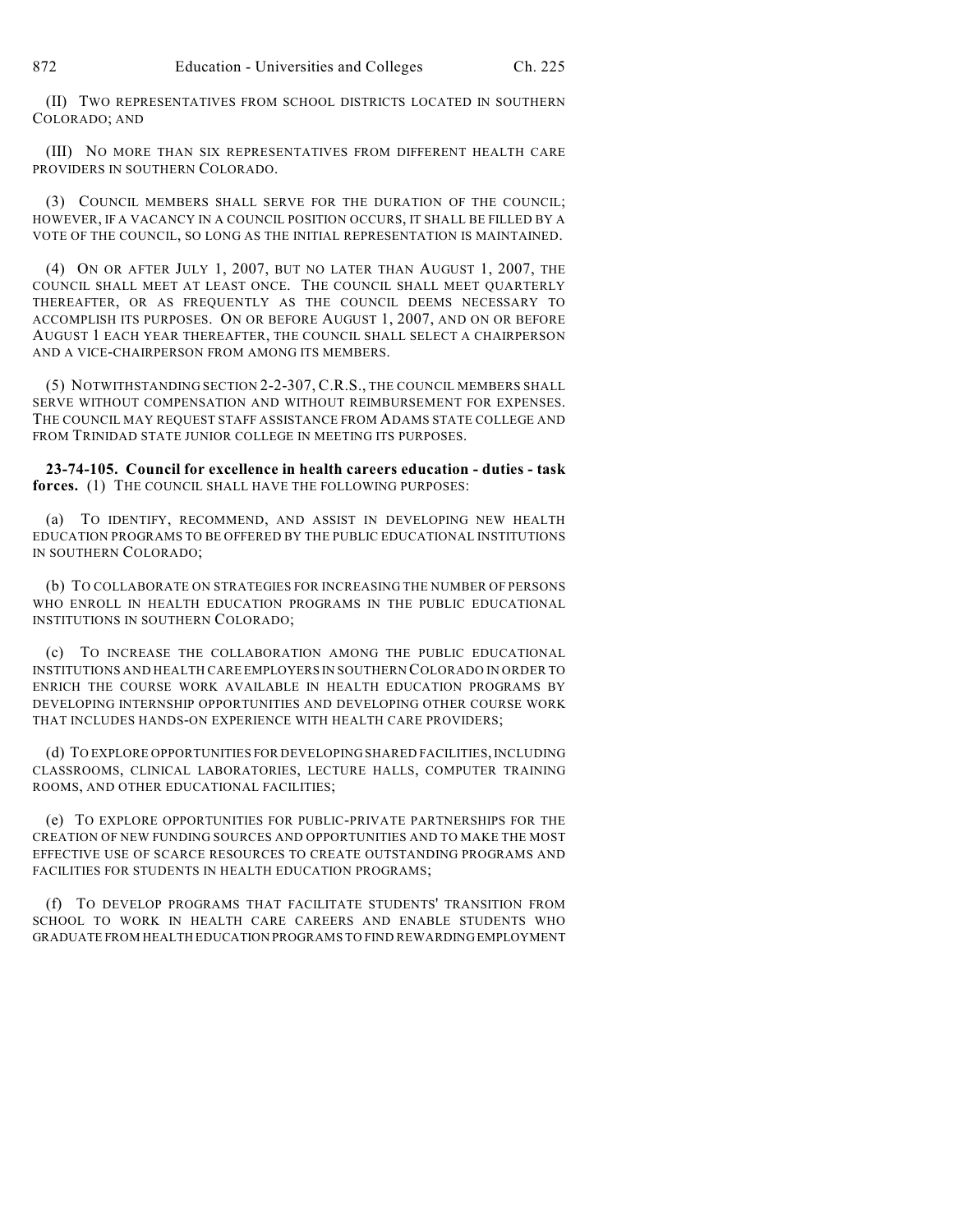IN SOUTHERN COLORADO;

(g) TO IMPROVE THE OVERALL QUALITY OF THE HEALTH EDUCATION PROGRAMS OFFERED BY THE PUBLIC EDUCATIONAL INSTITUTIONS IN SOUTHERN COLORADO TO BETTER PREPARE STUDENTS TO MEET THE CHALLENGING NEEDS OF THE HEALTH CARE INDUSTRY AND THEREBY ENHANCE THE QUALITY AND AVAILABILITY OF HEALTH CARE FOR PERSONS LIVING IN SOUTHERN COLORADO;

(h) TO PROMOTE COMMUNITY EDUCATION PROGRAMS CONCERNING HEALTH CARE ISSUES FOR PERSONS LIVING IN SOUTHERN COLORADO;

(i) TO RECOMMEND TO THE GENERAL ASSEMBLY LEGISLATION THAT WILL PROMOTE EXCELLENCE IN HEALTH EDUCATION PROGRAMS FOR STUDENTS, RESIDENTS, AND PROFESSIONALS IN SOUTHERN COLORADO; AND

(j) TO PROVIDE TO THE GENERAL ASSEMBLY AND THE COLORADO COMMISSION ON HIGHER EDUCATION INFORMATION CONCERNING RURAL HEALTH EDUCATION PROGRAM ISSUES AND OPPORTUNITIES.

(2) THE COUNCIL MAY FORM TASK FORCES, WHICH MAY INCLUDE PERSONS WHO ARE NOT MEMBERS OF THE COUNCIL, FOR ASSISTANCE AS NEEDED IN MEETING ITS PURPOSES. THE TASK FORCES SHALL WORK UNDER THE DIRECTION OF THE COUNCIL AND MAY INCLUDE, BUT NEED NOT BE LIMITED TO, TASK FORCES TO ADDRESS THE FOLLOWING ISSUES:

(a) NURSING EDUCATION AND INTEGRATION WITH THE HEALTH CARE PROVIDER COMMUNITY TO ASSIST IN TRANSITIONS TO EMPLOYMENT FOLLOWING GRADUATION;

(b) NEW DEGREE PROGRAMS FOR HEALTH CARE PROFESSIONALS;

(c) PROFESSIONAL DEVELOPMENT PROGRAMS FOR HEALTH CARE PROFESSIONALS IN SOUTHERN COLORADO;

(d) COMMUNITY EDUCATION PROGRAMS CONCERNING HEALTH CARE ISSUES; AND

(e) STRATEGIES FOR SHARING FACILITIES FOR HEALTH EDUCATION PROGRAMS.

**23-74-106. Council for excellence in health careers education - reporting requirements.** ON OR BEFORE MARCH 1, 2008, AND ON OR BEFORE MARCH 1 EACH YEAR THEREAFTER, THE COUNCIL SHALL SUBMIT TO THE EDUCATION COMMITTEES OF THE HOUSE OF REPRESENTATIVES AND THE SENATE, OR ANY SUCCESSOR COMMITTEES, AND TO THE COLORADO COMMISSION ON HIGHER EDUCATION A REPORT EXPLAINING THE ACTIVITIES OF THE COUNCIL AND ITS PROGRESS IN MEETING THE PURPOSES AND ADDRESSING THE ISSUES SPECIFIED IN THIS ARTICLE. THE COUNCIL SHALL ALSO MAKE THE REPORTS AVAILABLE PUBLICLY THROUGH THE WEBSITES FOR ADAMS STATE COLLEGE AND TRINIDAD STATE JUNIOR COLLEGE.

**23-74-107. Council for excellence in health careers education - funding.** ADAMS STATE COLLEGE AND TRINIDAD STATE JUNIOR COLLEGE ARE AUTHORIZED TO SEEK AND ACCEPT ON BEHALF OF THE COUNCIL GIFTS, GRANTS, AND DONATIONS FROM PRIVATE OR PUBLIC SOURCES FOR THE PURPOSES OF THIS ARTICLE, INCLUDING